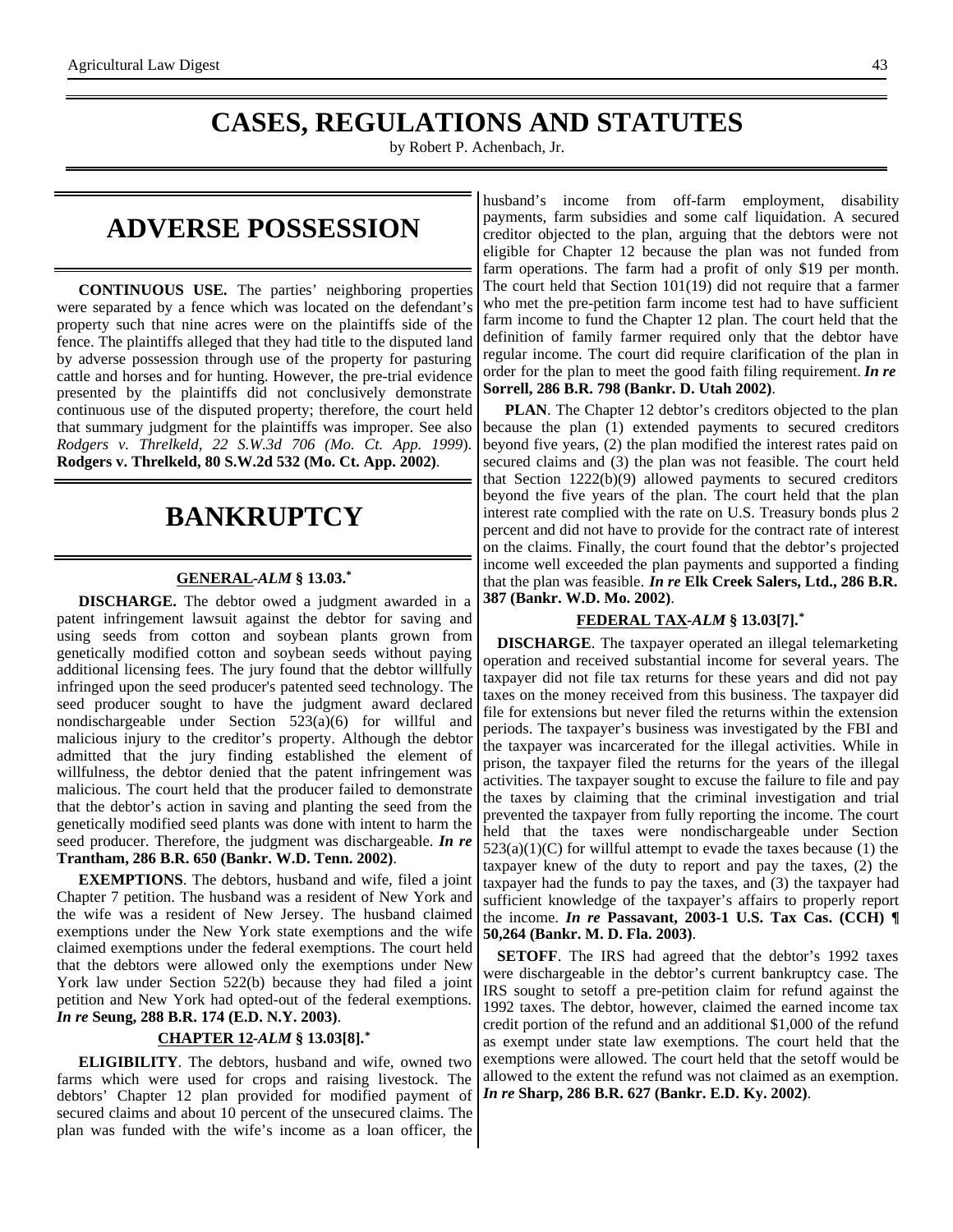### **FEDERAL AGRICULTURAL PROGRAMS**

**ENDANGERED SPECIES ACT**. The plaintiffs were ranchers whose property was near to areas in which wolves were introduced under the Endangered Species Act (ESA). The plaintiffs filed suit under the Fifth Amendment Takings Clause, alleging that the wolf reintroduction program caused them to lose cattle killed by the wolves. The court held that the Tucker Act required such suits to be brought in the Court of Claims and dismissed the suit. The court noted that the ESA did not have a provision withdrawing jurisdiction from the Court of Claims. **Gordon v. United States Department of Interior, 2003 U.S. App. LEXIS 3418 (10th Cir. February 25, 2003)**.

**FARM CREDIT.** The Economic Research Service has issued a report on the amount and quality of farm debt, interest rates, and available farm credit at the end of 2002 and the outlook for these factors in 2003. The report can be found on the ERS web site, http:www.ers.usda.gov. **Agricultural Income And Finance Outlook , March 11, 2003, ERS-AIB-80**.

**GENETICALLY MODIFIED ORGANISMS.** The APHIS has announced information to the public on technical aspects of its biotechnology regulatory program as it relates to permit conditions for field testing plants that have been genetically engineered for the production of biopharmaceuticals. An example of a complete permit, with all conditions, can be viewed at http://www.aphis.usda.gov/ppq/biotech. APHIS will institute the following changes in conditions for all plant species engineered to produce pharmaceutical and/or industrial compounds field tested under permit: (1) the size of the perimeter fallow zone (not in production) around the field test site increased from 25 to 50 feet; (2) the production of food and feed crops at the field test site and perimeter fallow zone in the following season is restricted in cases where there is a potential for volunteer plants to be inadvertently harvested with the following crop; (3) planters and harvesters are required to be dedicated to use in the permitted test site(s) for the duration of the tests; (4) tractors and tillage attachments, such as disks, plows, harrows, and subsoilers, do not have to be dedicated, but they must be cleaned in accordance with protocols approved by APHIS; (5) dedicated facilities must be used for the storage of equipment and regulated articles for the duration of the field test and must be must be cleaned according to APHIS-approved protocols prior to general use of the facilities; (6) cleaning procedures must be submitted and approved to minimize the risk of seed movement by field operations or equipment (movement of seed on tires of tractors, etc.) from the authorized test site; (7) procedures must be submitted and approved for seed cleaning and drying in order to confine the plant material and minimize the risk of seed loss or spillage; (8) the permittee must implement an approved training program to ensure that personnel are prepared to successfully implement and comply with permit conditions. In addition, no corn may grown within 1 mile of the field test site throughout the duration of any field test which involves openpollinated corn. Border rows cannot be used to shorten this distance. In order to ensure compliance with the regulations, as well as all permit conditions, APHIS will increase the number of field site inspections during the upcoming growing season to

correspond with critical times relevant to the confinement measures. Examples might include inspection at the pre-planting stage to evaluate the site location; at the planting stage to verify site coordinates and adequate cleaning of planting equipment; at midseason to verify reproduction isolation protocols and distances; at harvest to verify cleaning of equipment and appropriate storage; at post-harvest to verify cleanup at the field site; and for the following growing season, inspections will be timed to ensure that regulated articles do not persist in the environment. **68 Fed. Reg. 11337 (March 10, 2003)**.

**TUBERCULOSIS**. The APHIS has adopted as final regulations amending the regulations regarding payments made in connection with animals and other property disposed of because of bovine tuberculosis to provide that the APHIS will make payments to owners of dairy cattle and other property used in connection with a dairy business, and a dairy processing plant in the area of El Paso, TX, provided the owners agree to dispose of their herds, close their existing dairy operations, and refrain from establishing new cattle breeding operations in the area. **68 Fed. Reg. 10361 (March 5, 2003)**.

# **FEDERAL ESTATE AND GIFT TAX**

**MARITAL DEDUCTION**. The decedent's will provided for passing of estate property to the surviving spouse in trust for life. The trust made the surviving spouse the trustee and provided for the decedent's children to be successor trustees. The trust also provided for distribution of "all of the net income from the trust estate as the trustee, in the trustee's reasonable discretion, shall determine to be proper for the health, education, or support, maintenance, comfort and welfare of grantor's surviving spouse in accordance with the surviving spouse's accustomed manner of living." The court held that this language did not meet the all income requirement for qualification of the trust for the marital deduction because, under the language, less than all the income could be distributed. In addition, the surviving spouse's position as trustee did no insure distribution of all trust income to the surviving spouse because someone other than the surviving spouse could be a trustee. **Estate of Davis v. Comm'r, T.C. Memo. 2003-55**.

**VALUATION OF STOCK**. The decedent owned all the stock in a corporation formerly owned by the decedent's predeceased spouse. The decedent's estate filed a timely estate tax return which valued the stock at just over \$2.1 million. The value was based on an appraisal and a settlement between two heirs who had disagreed as to the proper division of the estate. Four years later, the estate sought a refund based upon a value of the stock of less than half the reported amount. The estate claimed the appraiser had made several mistakes as to the nature of the business and the effect of loans. The court held that the original valuation was appropriate because none of the "mistakes" was substantial and the prior settlement agreed with the reported value. **Estate of Leichter v. Comm'r, T.C. Memo. 2003-66**.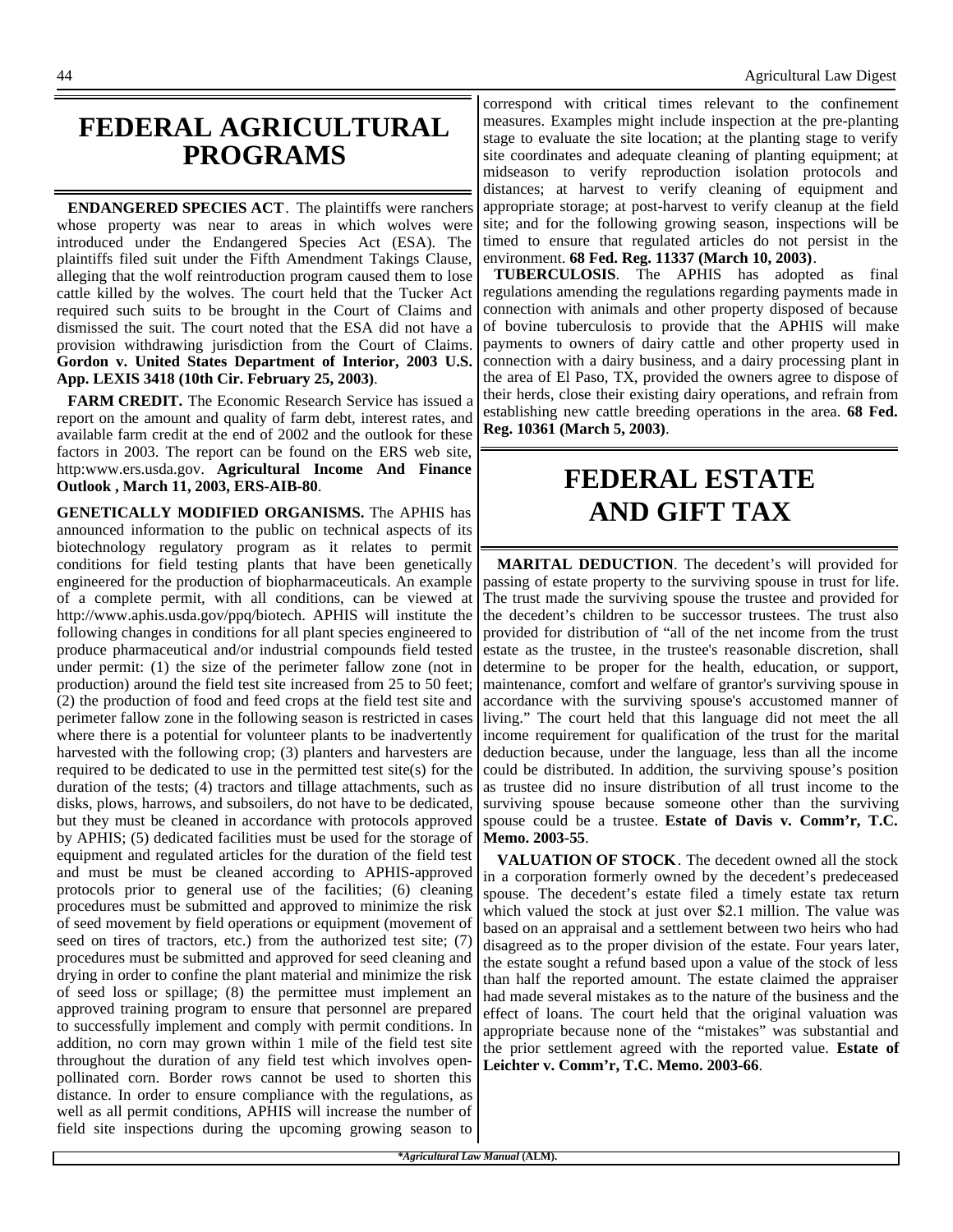### **FEDERAL INCOME TAXATION**

#### **CORPORATIONS**

DEBT OR EQUITY. The taxpayer was a corporation which was started by former shareholders of a similar but unrelated corporation. The taxpayer received \$183,000 in initial capital contributions from the shareholders, \$2.3 million in loans from third parties and \$1.3 from issuance of debentures to the shareholders and relatives of the shareholders. The debentures were unsecured and paid only interest for five years and interest and principal for the second five years. The IRS disallowed an interest deduction for the interest paid on the debentures, arguing that the debentures were actually capital contributions. The court held that the debentures were to be treated as debt for income tax purposes because (1) although the taxpayer was thinly capitalized initially, the initial 26:1 debt-to-equity ratio was reduced to 4:1 after three years of operation; (2) repayment was not directly dependent upon the taxpayer's profits; (3) the taxpayer obtained significant credit from third parties; (4) the debenture holders did not obtain management positions as a result of purchasing debentures; (5) all scheduled payments on the debentures were made; and (6) the evidence demonstrated that the parties intended the debentures to be debt. **Delta Plastics, Inc. v. Comm'r, T.C. Memo. 2003-54**.

MERGER. The taxpayer corporation had several subsidiaries and restructured by first changing the subsidiaries into partnerships, forming a partnership with one of the subsidiaries and merging into that partnership by distributing partnership interests to its former shareholders. The IRS ruled that the taxpayer recognized gain or loss on the distribution of its interests in liquidation because the taxpayer was treated as directly transferring all of its assets, subject to its liabilities, to a partnership in exchange for a partnership interest, and was treated as having distributed its partnership interests and subsidiary shares to its shareholders in exchange for parent common stock in a complete liquidation of the taxpayer, under a restructuring plan. **Ltr. Rul. 200310026, Aug. 27, 2003**.

**COURT AWARDS AND SETTLEMENTS**. The taxpayer was employed as a superintendent of a school district. After the taxpayer's employment contract was terminated early, the taxpayer sued the school district, claiming that the school district (1) deprived the taxpayer of a property interest in a written employment contract without due process in violation of the Fourteenth Amendment to the United States Constitution; (2) conspired to deprive the taxpayer of federally protected rights to due process in violation of 42 U.S.C. §§ 1983, 1985, and 1986; and (3) breached the taxpayer's employment contract, causing a loss of salary and various benefits. The taxpayer's complaint sought (1) lost wages, benefits, and compensatory damages; (2) punitive damages; and (3) costs and attorney's fees. The taxpayer received a judgment plus interest and attorney's fees but reported only the interest as income. The court held that the entire judgment was includible in income because the taxpayer sought only economic and punitive damages in the lawsuit against the school district. **Montgomery v. Comm'r, T.C. Memo. 2003-64**.

**DEPENDENTS.** The taxpayer was divorced and custody of the taxpayer's three children was granted to the taxpayer's former spouse. The former spouse did not execute a Form 8332, Release

of Claim to Exemption for Child of Divorced or Separated Parents. The taxpayer claimed the dependent exemption and child tax credit for the children based on an earlier court order which had allowed the taxpayer to claim the children as dependents in alternate years. The court held that the taxpayer could not claim the exemption or credit because a later order granted full-time custody to the former spouse and did not provide for any sharing of the exemption or credit. **Norwood v. Comm'r, T.C. Memo. 2003-63**.

**EDUCATION EXPENSES**. The taxpayer had obtained a law degree in Belgium before coming to the U.S. The taxpayer almost immediately entered school and obtained an L.L.M. degree. However, the taxpayer determined that a J.D. degree was also needed in order to work in the U.S. so the taxpayer reentered law school and obtained the J.D. degree. The court held that the taxpayer could not claim a deduction for the education expenses because the taxpayer had not first engaged in the trade or business of being a practicing attorney and the degree program were started one after another. **Weyts v. Comm'r, T.C. Memo. 2003-68**.

**INCOME AVERAGING.** The IRS has announced that approximately 4,400 farmers, who filed Schedule J, Farm Income Averaging, in 1999 and entered zero as their taxable income for one of their base years on Schedule J, will be receiving a letter the week of March 10 advising them of a change in the farm income averaging method. Some farmers who did not file Schedule J, but would appear to benefit from doing so, may also receive the letter. The farm income averaging method was changed in 2000 to a method more favorable for farmers. The change was retroactive for 1998 and later taxable years. Originally, in 1998 and 1999, a negative amount could not be entered as a base year income. Therefore, the amount could not be less than zero. The letter advises them that, due to the more favorable method, they can now enter a negative taxable income for the base years. It also advises them to file an amended return, if they wish to do so, in order to claim a refund. For eligible farmers, immediate action is needed. The deadline for filing a claim for refund is three years from the date the original return was filed or two years from the date the tax was paid, whichever is later. Therefore, for farmers who filed and paid their Form 1040 for 1999 by April 15, 2000, the deadline for filing an amended return is April 15, 2003. Tax professionals are urged to recognize the imminent deadline in handling any client inquiries that may arise as the result of the IRS notices. The notices which have been sent to potentially affected farmers contain detailed instructions including how to request an extension of the refund statute should they need more time. Questions about the letters or other issues involving farm income averaging should be directed to toll-free number 866-223- 8210.

**INFORMATION REPORTING**. The IRS has announced that businesses that issue or redeem money orders or traveler's checks are now required to use a new form to report suspicious activities to the IRS. These money service businesses (MSBs), which include convenience stores, grocery stores, service stations, drug stores and liquor stores, must file the new form when they conduct a money service transaction that both is suspicious and is for \$2,000 or more. New Form TD F 90-22.56 replaces the interim Bank Suspicious Activity Report (Form TD F 90-22.47) previously used by MSBs. Beginning March 1, if an MSB uses the old form to report suspicious activities, the IRS will return it to the originator with a request to complete the new form. Transactions that must be reported are those that an MSB knows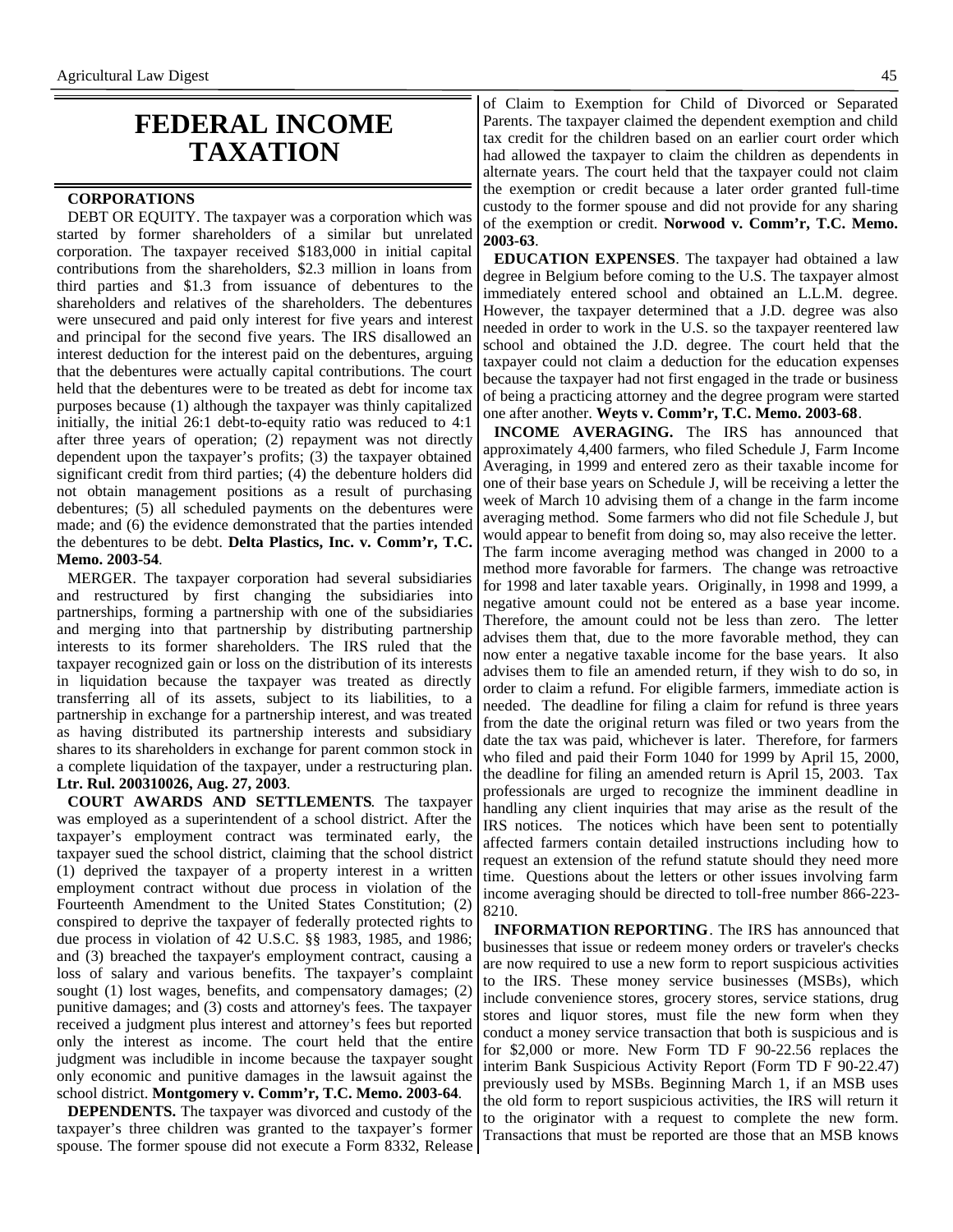or suspects: (a) involve funds derived from illegal activity or are intended or conducted in order to hide or disguise funds or assets derived from illegal activity; (b) are designed to evade the requirements of the Bank Secrecy Act; or (c) serve no business or apparent lawful purpose, and the reporting business knows of no reasonable explanation for the transaction after examining all available facts. The form is available from the MSB website, www.msb.gov, the Financial Crimes Enforcement Network website, www.fincen.gov, and the IRS website, www.irs.gov. It is also available by calling 1-800-TAX FORM (1-800-829-3676). **IR-2003-26**.

**INTEREST RATE**. The IRS has announced that, for the period April 1, 2003 through June 30, 2003, the interest rate paid on tax overpayments remains at 5 percent (4 percent in the case of a corporation) and for underpayments at 5 percent. The interest rate for underpayments by large corporations is 7 percent. The overpayment rate for the portion of a corporate overpayment exceeding \$10,000 is 2.5 percent. **Rev. Rul. 2003-30, I.R.B. 2003-\_\_**.

**LOSSES**. The taxpayer was a commercial logger who had purchased several logging contracts for timberland in northern Arizona. The contracts included noncompetition agreements which the taxpayer amortized. Because of the inclusion of the Mexican Spotted Owl on the endangered species list, a federal court, in 1995, issued an injunction of all logging in northern Arizona. The taxpayer claimed that the noncompetition agreements were worthless because the court order prevented any logging. The court agreed and held that the noncompetition agreements became worthless as a result of the injunction and were deductible losses to the extent the value of the agreements had not been already amortized. **Precision Pine & Timber, Inc. v. Comm'r, T.C. Summary Op. 2003-19**.

**PENSION PLANS**. For plans beginning in March 2003, the weighted average is 5.49 percent with the permissible range of 4.94 to 6.03 percent (90 to 120 percent permissible range) and 4.94 to 6.58 percent (90 to 110 percent permissible range) for purposes of determining the full funding limitation under I.R.C. § 412(c)(7). **Notice 2003-17, I.R.B. 2003-12**.

**PROFESSIONAL FEES**. The taxpayer was a solely-owned corporation on the accrual method of accounting and which was in the business of designing, storing, and refurbishing trade show exhibits. The taxpayer hired an attorney to provide accounting and legal services, including income tax return preparation. The attorney prepared the 1994 return which claimed a \$65,000 deduction for legal services by the attorney. However, the attorney did not bill the taxpayer for the services and no payments were made. Similar deductions were also claimed in other tax years without any payments. The taxpayer did submit payment in 1998 for the 1994 services after an audit by the IRS. The attorney refused to provide any evidence to the taxpayer, the IRS or the court to substantiate the charge for services. The court held that the deduction for professional services was not allowed for lack of substantiation of the services performed or their value. **Interex, Inc. v. Comm'r, 2003-1 U.S. Tax Cas. (CCH) ¶ 50,272 (1st Cir. 2003),** *aff'g***, T.C. Memo. 2002-57**.

**RETURNS**. The IRS has announced that tax professionals are able to file employment taxes for business clients for the first time as part of a new Employment Tax e-filing System offered by the IRS. **IR-2003-25.**

The IRS has issued information on e-filing for small business and self-employed taxpayers. **IR-2003-29**.

The IRS has issued tips to taxpayers and tax professionals to help avoid errors related to Schedules K-1, which are used to report income from partnerships, S corporations, and some trusts. The IRS is attempting to improve its year-old program of matching income from Schedules K-1 to other returns, which stresses the importance of accurate filing. The improvements include a longer-term plan to eventually revise Schedules K-1 and E, Supplemental Income.**IR-2003-27**.

The IRS has announced the publication on its web site of Publication 783 (Rev. 1-2000), Certificate of Discharge of Property from Federal Tax Lien; and Publication 784 (Rev. 2- 1999), Application for Certification of Subordination of Federal Tax Lien. This publication can be obtained by calling 1-800- TAX-FORM (1-800-829-3676); it is also available on the IRS's website at www.irs.gov.

#### **S CORPORATIONS**

PASSIVE INCOME. An S corporation owned interests in publicly traded limited partnerships in addition to its income from its own business of leasing office space. The limited partnerships were taxed as partnerships for federal tax purposes and were not electing large partnerships. The IRS ruled that the taxpayer's distributive share of the gross receipts of the limited partnerships would be included in the gross receipts for purposes of I.R.C. §§ 1362(a), 1375(a). The IRS also ruled that the taxpayer's distributive share of gross receipts of the limited partnerships that were attributable to the purchasing, gathering, transporting, trading, storage, and resale of crude oil, refined petroleum, and other mineral or natural resources would not constitute passive investment income as defined by I.R.C. § 1362(d)(3)(C)(i). **Ltr. Rul. 200309021, Nov. 22, 2003**.

**TAX SHELTERS**. The IRS has adopted as final regulations requiring corporations to register confidential corporate tax shelters under I.R.C. § 6111(d). The regulations also require corporations to maintain a list of investors in potentially abusive tax shelters under I.R.C. § 6112. **68 Fed. Reg. 10161 (March 4, 2003), adding Treas. Reg. §§ 301.6111-2, 301.6112-1**.

**TRAVEL EXPENSES**. The taxpayer operated a truck hauling business which required that the taxpayer spend about 345-360 days per year on the road. In early 1998, the taxpayer stayed at a partner's home when not traveling. In 1998, the taxpayer purchased a mobile home but did not incur any expenses except the purchase price of the home. In 1998, the taxpayer spent only a few hours at the mobile home and in 1999 the taxpayer spent 20 days at the home. The court held that the taxpayer could not claim business deductions for the cost of travel and meals because the taxpayer did not have a tax home since the taxpayer did not have a principal place of business or incur substantial living expenses for a residence. **McNeill v. Comm'r, T.C. Memo. 2003-65**.

The taxpayer was self-employed as a handyman and claimed travel expenses for travel to job sites from the taxpayer's residence. The taxpayer had only three clients and used a portion of the taxpayer's home for an office. The court held that the residence was not the taxpayer's principal place of business and allowed as deductible only the cost of travel between job sites. **White v. Comm'r, T.C. Summary Op. 2003-18**.

**TRUSTS**. The taxpayer was a trust which was assessed a tax deficiency. The purported trustee filed a petition for redetermination of the deficiency. Under the trust agreement, a successor trustee could be appointed only by a court or by consensus of the trust managers and beneficiaries if the trustee resigned after 30 days notice. The purported trustee assumed the

*\*Agricultural Law Manual* **(ALM).**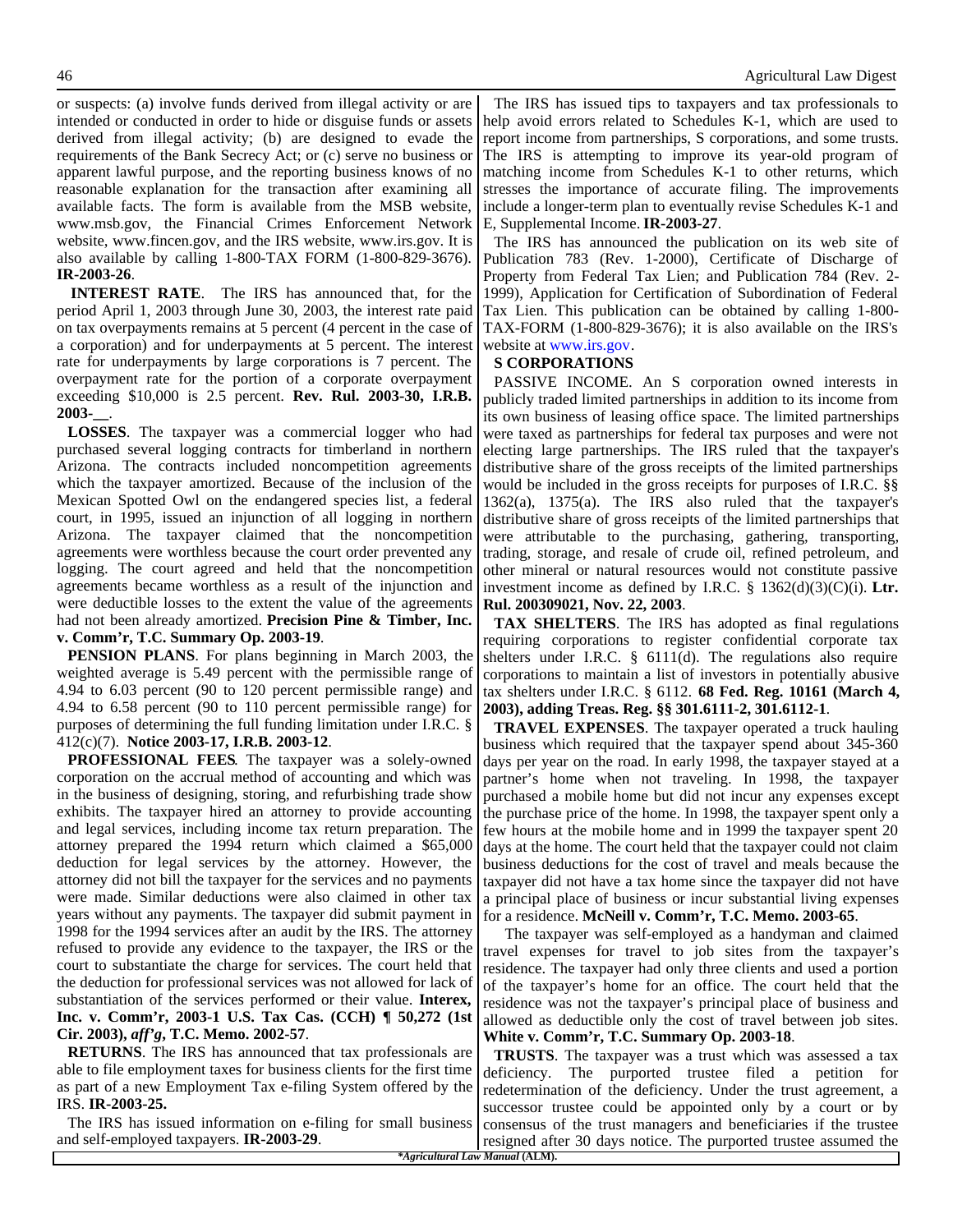#### Agricultural Law Digest 47

trusteeship with less than 30 days notice from the original trustee and without court order or consensus of the trust managers and beneficiaries. The purported trustee then altered the trust agreement to provide for appointment of a successor trustee by the original trustee. The court held that the purported trustee did not have the authority to bring suit for the trust because the purported trustee was not properly appointed. **Residential Management Services Trust v. Comm'r, T.C. Memo. 2003-56; Rancho Residential Services Trust v. Comm'r, T.C. Memo. 2003-57, Home Health Services Trust v. Comm'r, T.C. Memo. 2003-58, Sunshine Residential Trust v. Comm'r, T.C. Memo. 2003-59**.

The IRS was granted a preliminary injunction against an accountant which prohibited the accountant from (1) preparing or helping to prepare federal tax returns (or other documents to be filed with the IRS) for others; (2) engaging in activity subject to penalty under IRC § 6700, including organizing a plan or arrangement and making a statement regarding the excludibility of income that the accountant knows or has reason to know is false or fraudulent as to any material matter; (3) engaging in activity subject to penalty under I.R.C. § 6701, including preparing and/or assisting in the preparation of a document related to a matter material to the internal revenue laws that includes a position that the accountant knows will result in the understatement of tax liability; (4) failing to retain and produce to the IRS upon request, a list of all clients for whom the accountant performed return preparation services that involve the creation of trusts; (5) engaging in any other activity subject to penalty under IRC §§ 6694, 6695, 6700, or 6701; and (6) engaging in other similar conduct that substantially interferes with the proper administration and enforcement of the internal revenue laws. The accountant argued that taxpayers can lawfully create a trust, maintain complete control over all the trust's assets, and pay no income tax. The court held that argument to be absurd whether the trust was in the form of a business trust, equipment or service trust, family residence trust, charitable trust or final trust. **United States v. Welti, 2003-1 U.S. Tax Cas. (CCH) ¶ 50,280 (S.D. Ohio 2003)**.

### **PRODUCT LIABILITY**

**HERBICIDE-***ALM* **§ 2.04.\*** The plaintiffs were peanut farmers who had applied on their crops a herbicide manufactured by the defendant. The plaintiffs filed suit for strict liability, breach of express and implied warranties, and violation of the Texas Deceptive Trade Practice-Consumer Protection Act. The defendant argued, and the trial court granted summary judgment on the grounds, that the suit was preempted by FIFRA. The plaintiffs claimed that the herbicide off-label advertisements and brochures stated that the herbicide could be mixed with another herbicide without damaging crops. In addition, the herbicide label stated that it could be mixed with another herbicide without damaging crops. The plaintiffs produced evidence that the damage to their crops resulted from mixing these two herbicides before applying them. The court noted that the EPA had issued Pesticide Regulation Notice 96-4 which stated that the EPA would no longer consider the efficacy of registered herbicides in the registration process. The court also noted that this notice was merely a restatement of a two decade practice by the EPA in not considering the efficacy of registered herbicides. The court held

that, because the EPA did not regulate the efficacy of pesticides under FIFRA, FIFRA did not preempt state court actions involving herbicide labeling where the action involved the ability of the herbicide to perform as indicated on the label. This case conflicts with several other state court cases, including cases which have discussed the effect of Notice 96-4. **Geye v. American Cyanamid Co., 79 S.W.2d 21 (Tex. 2002),** *aff'g***, 32 S.W.3d 916 (Tex. Ct. App. 2000)**.

### **SECURED TRANSACTIONS**

**PRIORITY.** The debtor had granted security interests in farm property to a bank and equipment seller. The debtor was also responsible for payment of fees under the Tennessee Boll Weevil Eradication Program. The debtor failed to pay all of these fees and the Tennessee Department of Agriculture (TDOA) sought a priority claim on the proceeds of the debtor's cotton crops. The TDOA argued that Tenn. Code Ann. § 43-6-426(d) provided a superpriority lien for unpaid assessments under the program. The court held that the statute provided only two options for the TDOA, (1) destroy the cotton crop or (2) give notice to the buyer of the crop that any payment for the crop was to be made to TDOA. Because the TDOA did not exercise either of these options, the security interests of the creditors had priority over the TDOA interest in the crop. *In re* **Hollingshead, 286 B.R. 622 (Bankr. 6th Cir. 2002)**.

# **CITATION UPDATES**

*In re* **High Fructose Corn Syrup Antitrust Litigation, 295 F.3d 651 (7th Cir. 2002)** (price fixing) see Vol. 13 p. 121.

## **IN THE NEWS**

**CONTRACTS.** A Pope County Arkansas court has allowed a lawsuit against Tyson on swine production contracts. The court ruled that the contracts at issue did not impose the same obligations on the contracting parties as required by state law. Under the contracts, Tyson could proceed directly to court concerning contract disputes, but the contract growers had to go to arbitration first. **Archer. et. al. v. Tyson, No. CIV-2002-497 (Pope County Circuit Court, Feb. 21, 2003)**.

**GENETICALLY MODIFIED ORGANISMS**. In mid-February, 2003, a proposed \$110,000,000 settlement was announced to the class action lawsuit which had been filed in the United States District Court for the Northern District of Illinois. A Fairness Hearing is scheduled for April 7, 2003, at 10:00 a.m. in the Dirksen Federal Building in Chicago. Eligible claimants have until March 21, 2003 to opt out of the settlement. According to the summary statement notice, posted at www.nonstarlinkfarmerssettlement.com, "Corn Loss Proof of Claim" forms must be postmarked no later than May 31, 2003 and "Property Damage Proof of Claim" forms must be postmarked not later than July 31, 2003.